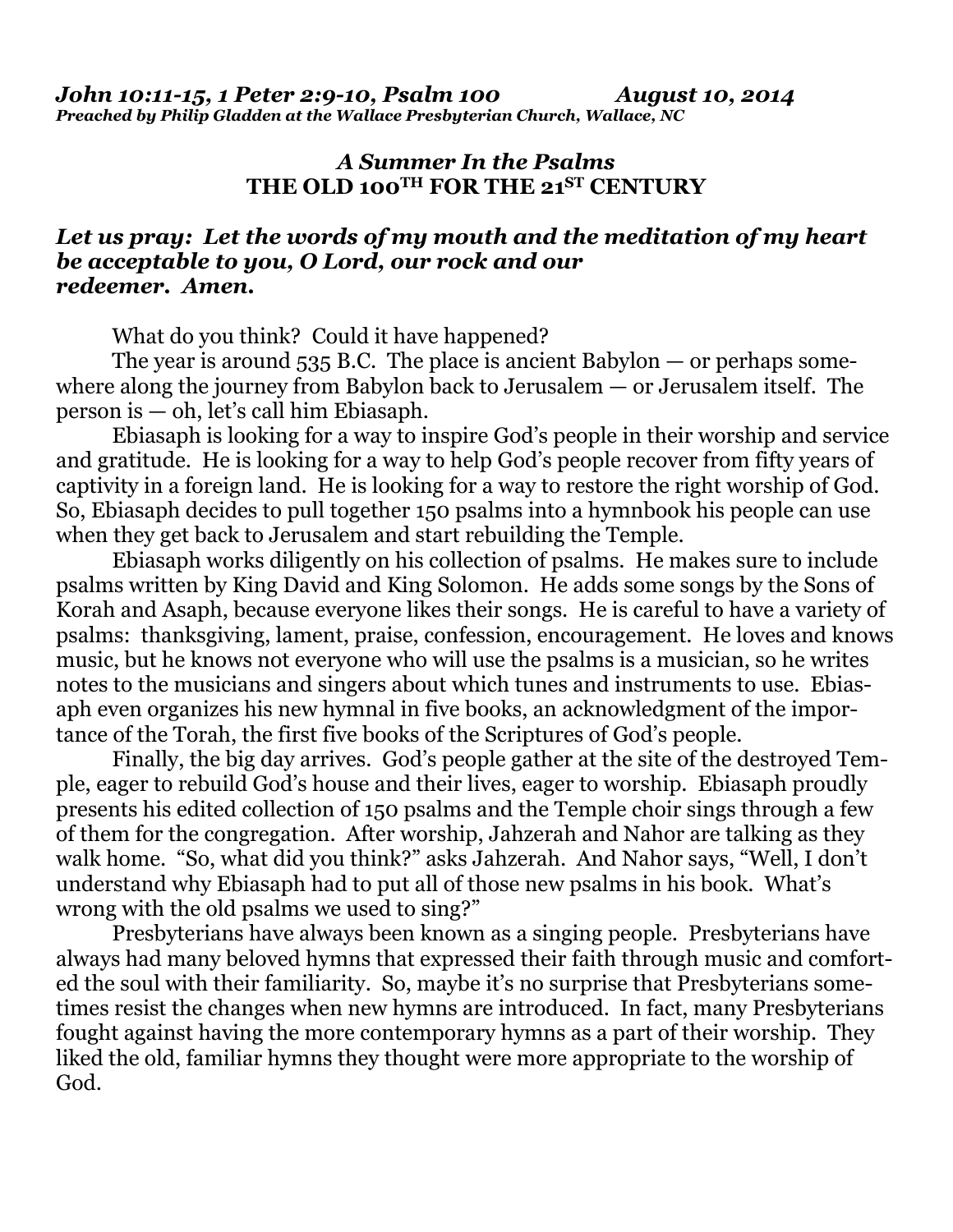You might think I'm talking about the introduction of our new hymnal, *Glory to God*, or the "new" blue hymnbook in the early 1990's. Actually, I was describing the reaction of Presbyterians in the 1700's to the hymns of writers such as Charles Wesley and Isaac Watts. These hymn writers introduced a much wider range of hymns and psalms to English speaking Protestants. Their hymns were paraphrases of scripture, including the psalms, and included references to Jesus Christ and the Holy Spirit. Some of the "new and unfamiliar" hymns that 18<sup>th</sup> century Presbyterians objected to might have included "Hark! The Herald Angels Sing," "Love Divine, All Loves Excelling," "O for a Thousand Tongues to Sin," "Joy to the World!" "When I Survey the Wondrous Cross," "O God, Our Help in Ages Past," "From All That Dwell Below the Skies," and "Jesus Shall Reign Where'er the Sun." Some colonial American Presbyterians even fought over including John Newton's "Amazing Grace." Such hymns were considered to be "human poetry."

 Thursday morning, Karla and I spent the better part of an hour talking about plans to take to the session on the 21st about introducing our new Presbyterian hymnal, *Glory to God*, in September and October. *Glory to God* has some "new" hymns and plenty of "old" hymns. Of course, it depends on what you mean by "new" and "old." Some of the "new" hymns are many years old, they're just "new" in a Presbyterian hymnal.

 One hymn that made the cut in the *new* Presbyterian hymnal is the *Old Hun*dreth. We sang the "old 100<sup>th</sup>" for our opening hymn this morning. Maybe as Vera played her introductory notes, you thought we were getting ready to sing the "Doxology" early in the service. The tune of the "Old Hundreth" was adapted or composed by Louis Bourgeois around 1551. Bourgeois had followed John Calvin to Geneva, Switzerland in 1541 where he was heavily involved in editing the Genevan Psalter. At one point, Bourgeois was thrown into prison by the Genevan authorities for changing some of the tunes of the well-known psalms! John Calvin had to intervene personally to have him released. Today the "Old Hundreth" tune is almost universally used by American Protestant churches as the "Doxology" at the beginning of worship or after the offering has been taken up. One writer has said that the Doxology has done more to teach the idea of the Trinity than all of the theology books combined.

 William Kethe wrote the words to our opening hymn, a paraphrase of Psalm 100. Kethe was a 16<sup>th</sup> century Scottish clergyman who spent a great deal of time in exile during the reign of Queen Mary because of his faith. He went to Geneva in 1557. He helped translate the Genevan Bible, which was the Bible the Pilgrims brought with them to the New World, because the King James Version was too "new." When he returned to England, Kethe served as the minister of the Child Okeford Parish Church in Dorset for forty-seven years. He also contributed the translations of twenty-five psalms to the 1564 Scottish Psalter. His translation of Psalm 100 became the most widely known and best loved. One church musician has said, "Ironically, this hymn, which is the most enduring and popular of the English Reformation, was written by a Scotsman to a French melody."1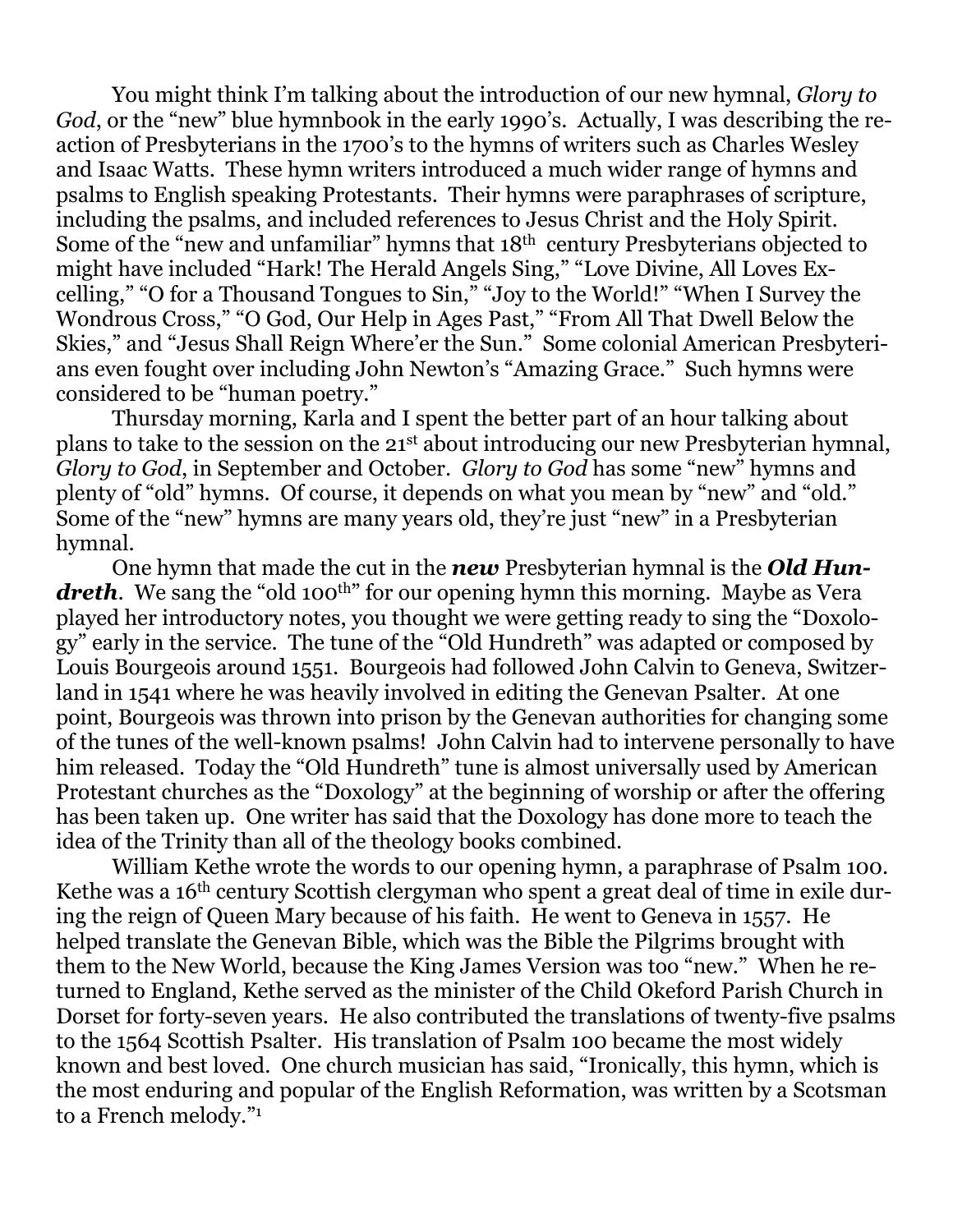Presbyterians and the Psalms have been closely linked throughout the history of the church, both musically and theologically. In his book, *The Presbyterian Source: Bible Words That Shape our Faith*, Louis Weeks, writes about twelve scriptures from the Old and New Testaments that have been and are fundamental for the shaping of our faith and, more particularly, for the shaping of a Presbyterian identity. Dr. Weeks picked Psalm 100 from the 150 available and, in a chapter called "Shout to the Lord," writes, "We should remember that the Bible formed the basis for Presbyterian singing, as it formed the basis of doctrine and ethics for the church. Psalm 100 gives a clear introduction to the scriptural songs."2

 Listen again to the call to worship and instructions we are given in the first four verses of Psalm 100: *make* a joyful noise; *worship* the Lord; *come* into his presence with singing; *know* that the Lord is God; *enter* his gates with thanksgiving; *give*  thanks to him; *bless* his name. When we come to worship God, we are called to be *active*: make, worship, come, know, give, bless.

Why should we do these things? The answer is clearly spelled out in verse 5: "For the Lord is good; his steadfast love endures forever, and his faithfulness to all generations." Another Swiss pastor, the 20<sup>th</sup> century theologian Karl Barth, wrote about how our gratitude follows God's grace: "Grace always demands the answer of gratitude. Grace and gratitude belong together like heaven and earth. Grace evokes gratitude like the voice of an echo. Gratitude follows grace like thunder follows lightning."3

 As you were getting ready to come to worship this morning, did you happen to say to yourself, "I'm getting ready to be socially active when I go to worship this morning. I'm getting ready to make a bold confession of faith when I enter the sanctuary to praise God. I'm getting ready to set myself apart form the claims and the messages of the world around me as I praise God and give thanks to him for all that he has done in my life and in the life of this world"? If you did happen to think about those things, wonderful! And, if you didn't, let's think about what we're doing here this morning.

 In a small, southeastern North Carolina town, "going to church" on a Sunday morning might not seem like such a radical or socially active thing to do. If anything, around here "going to church" is a very socially acceptable thing to do, even in the 21st century. Maybe that's good — if that means that people feel freer and more encouraged to gather to worship God. Then again, maybe it's a little bit dangerous to our faith, if we think of "going to church" and worshiping God as just another social ritual in our lives.

 For the people of Israel who gathered for worship, the question was not "Is there a god?" but "Who is God?" In their world where there were all sorts of so-called gods making claims to their loyalties and worship, God's people lifted their voices in thanksgiving and praise and worship, and called all of the nations of the earth to acknowledge *their God as the God* — the God who created the heavens and the earth, the God who called them out of slavery in Egypt and led them through the wilderness, the God who made them his people by forging a covenant with them. In different words, Psalm 100 repeats the first commandment — "You shall have no other gods before me" — and